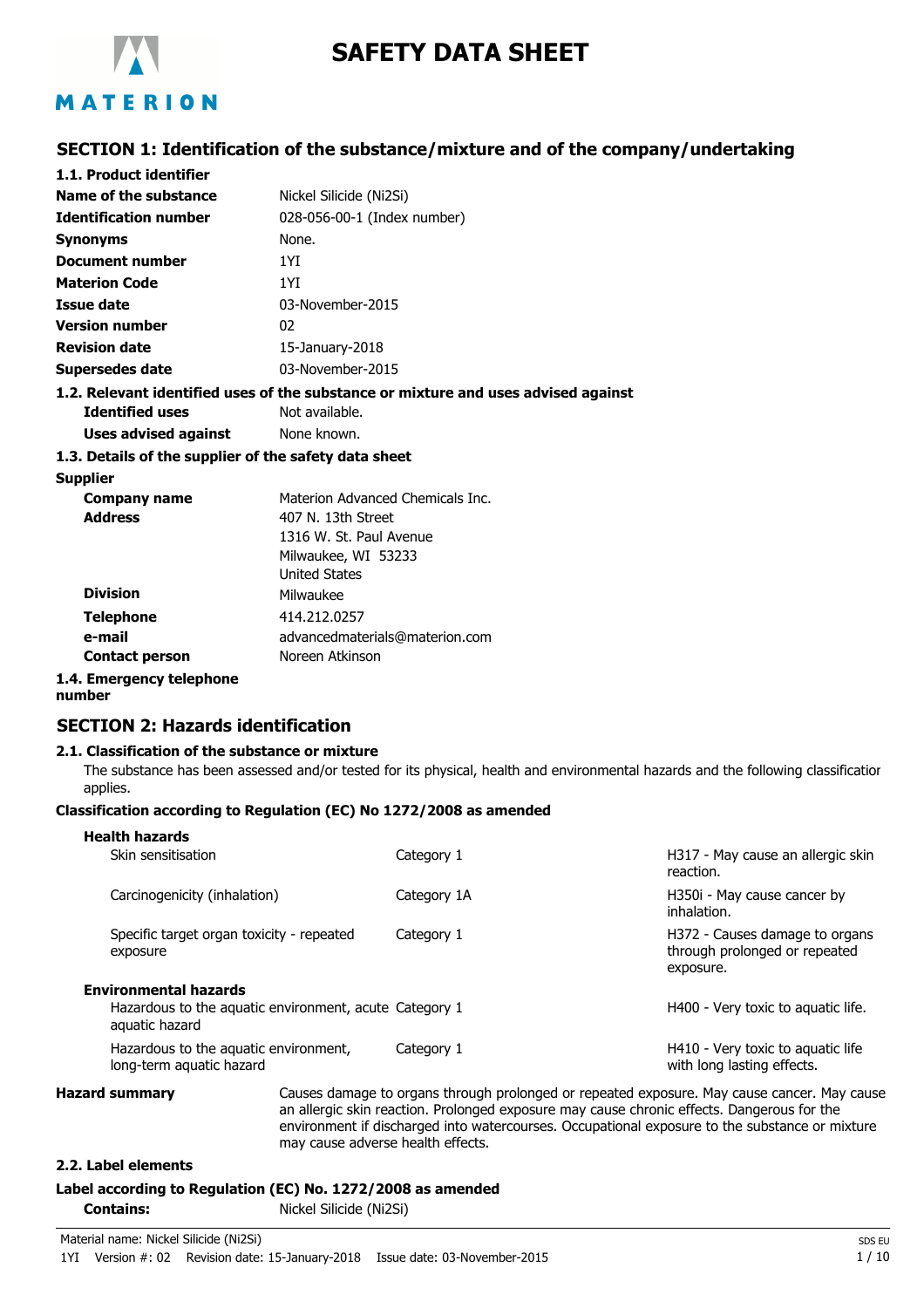

### **Hazard statements** H317 May cause an allergic skin reaction. H350i May cause cancer by inhalation. H372 Causes damage to organs through prolonged or repeated exposure. H400 Very toxic to aquatic life. H410 Very toxic to aquatic life with long lasting effects.

#### **Precautionary statements**

| <b>Precautionary statements</b>          |                                                                                                     |
|------------------------------------------|-----------------------------------------------------------------------------------------------------|
| <b>Prevention</b>                        |                                                                                                     |
| P <sub>201</sub>                         | Obtain special instructions before use.                                                             |
| P <sub>202</sub>                         | Do not handle until all safety precautions have been read and understood.                           |
| P <sub>260</sub>                         | Do not breathe dust/fume/gas/mist/vapors/spray.                                                     |
| P <sub>264</sub>                         | Wash thoroughly after handling.                                                                     |
| P <sub>270</sub>                         | Do not eat, drink or smoke when using this product.                                                 |
| P <sub>272</sub>                         | Contaminated work clothing should not be allowed out of the workplace.                              |
| P <sub>273</sub>                         | Avoid release to the environment.                                                                   |
| P <sub>280</sub>                         | Wear protective gloves/protective clothing/eye protection/face protection.                          |
| <b>Response</b>                          |                                                                                                     |
| $P302 + P352$                            | IF ON SKIN: Wash with plenty of water.                                                              |
| $P308 + P313$                            | IF exposed or concerned: Get medical advice/attention.                                              |
| $P333 + P313$                            | If skin irritation or rash occurs: Get medical advice/attention.                                    |
| $P362 + P364$                            | Take off contaminated clothing and wash it before reuse.                                            |
| P391                                     | Collect spillage.                                                                                   |
| <b>Storage</b>                           |                                                                                                     |
| P405                                     | Store locked up.                                                                                    |
| <b>Disposal</b>                          |                                                                                                     |
| P501                                     | Dispose of contents/container in accordance with local/regional/national/international regulations. |
| <b>Supplemental label</b><br>information | For further information, please contact the Product Stewardship Department at $+1.800.862.4118$ .   |
| 2.3. Other hazards                       | None known.                                                                                         |

### **SECTION 3: Composition/information on ingredients**

#### **3.1. Substances**

### **General information**

| <b>Chemical name</b>    | $\frac{0}{0}$  | No.                     | CAS-No. / EC REACH Registration No. INDEX No.                                    |              | <b>Notes</b> |
|-------------------------|----------------|-------------------------|----------------------------------------------------------------------------------|--------------|--------------|
| Nickel Silicide (Ni2Si) | $90 - 100$     | 12201-89-7<br>235-379-3 | $\overline{\phantom{a}}$                                                         | 028-056-00-1 |              |
| <b>Classification:</b>  | Chronic 1:H410 |                         | Skin Sens. 1;H317, Carc. 1A;H350i, STOT RE 1;H372, Aquatic Acute 1;H400, Aquatic |              |              |

### **List of abbreviations and symbols that may be used above**

M: M-factor

vPvB: very persistent and very bioaccumulative substance.

PBT: persistent, bioaccumulative and toxic substance.

#: This substance has been assigned Community workplace exposure limit(s).

**Composition comments** The full text for all H-statements is displayed in section 16.

### **SECTION 4: First aid measures**

| General information                    | IF exposed or concerned: Get medical advice/attention. If you feel unwell, seek medical advice<br>(show the label where possible). Ensure that medical personnel are aware of the material(s)<br>involved, and take precautions to protect themselves. Wash contaminated clothing before reuse. |
|----------------------------------------|-------------------------------------------------------------------------------------------------------------------------------------------------------------------------------------------------------------------------------------------------------------------------------------------------|
| 4.1. Description of first aid measures |                                                                                                                                                                                                                                                                                                 |
| <b>Inhalation</b>                      | Move to fresh air. Call a physician if symptoms develop or persist.                                                                                                                                                                                                                             |
| <b>Skin contact</b>                    | Remove contaminated clothing immediately and wash skin with soap and water. In case of eczema<br>or other skin disorders: Seek medical attention and take along these instructions.                                                                                                             |
| Eye contact                            | Rinse with water. Get medical attention if irritation develops and persists.                                                                                                                                                                                                                    |

Material name: Nickel Silicide (Ni2Si) SDS EU

1YI Version #: 02 Revision date: 15-January-2018 Issue date: 03-November-2015 2 / 10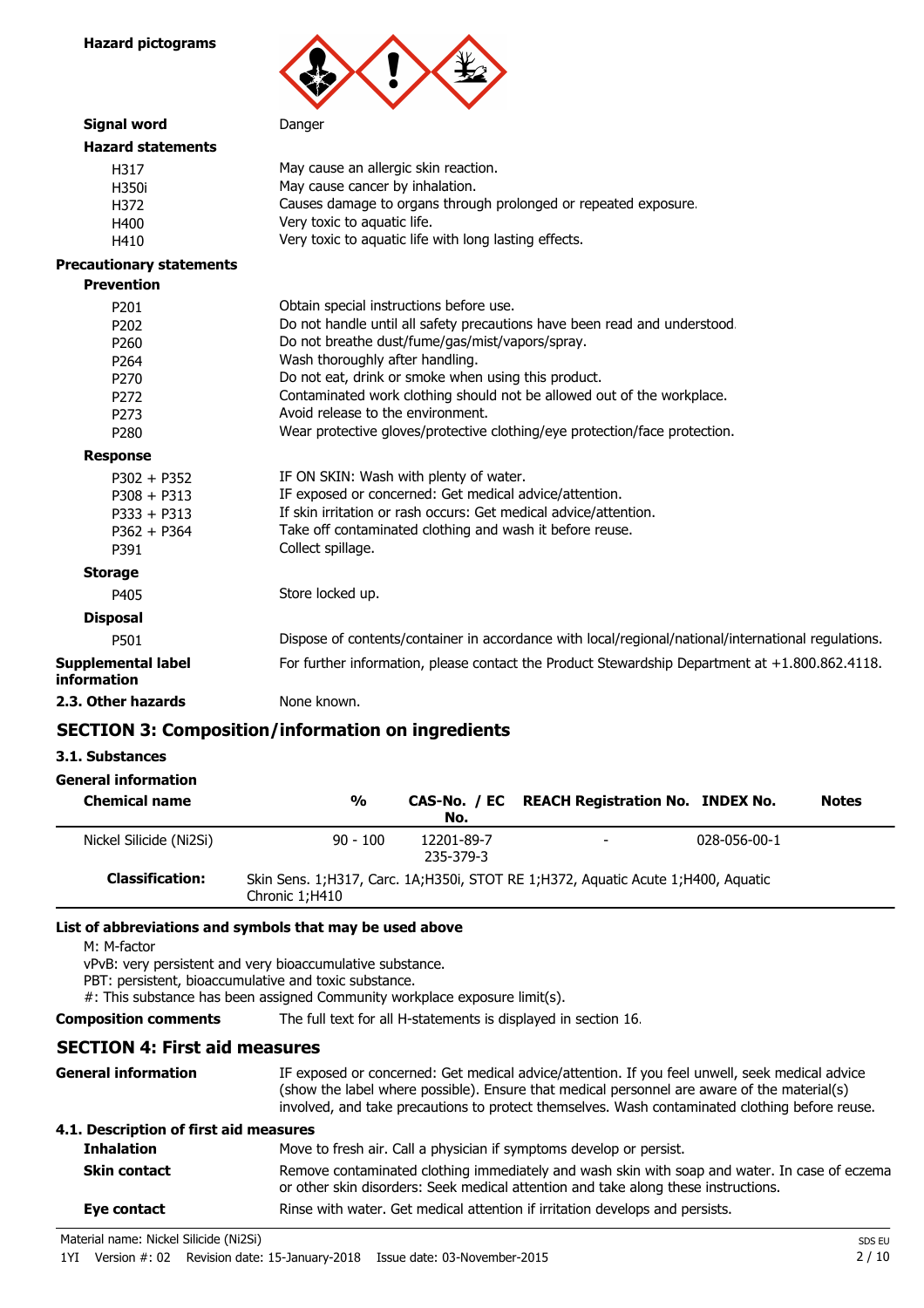| <b>Ingestion</b>                                                                           | Rinse mouth. Get medical attention if symptoms occur.                                                                     |
|--------------------------------------------------------------------------------------------|---------------------------------------------------------------------------------------------------------------------------|
| 4.2. Most important<br>symptoms and effects, both<br>acute and delayed                     | May cause an allergic skin reaction. Dermatitis. Rash. Prolonged exposure may cause chronic<br>effects.                   |
| 4.3. Indication of any<br>immediate medical attention<br>and special treatment<br>needed   | Provide general supportive measures and treat symptomatically. Keep victim under observation.<br>Symptoms may be delayed. |
| <b>SECTION 5: Firefighting measures</b>                                                    |                                                                                                                           |
| <b>General fire hazards</b>                                                                | No unusual fire or explosion hazards noted.                                                                               |
| 5.1. Extinguishing media<br><b>Suitable extinguishing</b><br>media                         | Water fog. Foam. Dry chemical powder. Carbon dioxide (CO2).                                                               |
| Unsuitable extinguishing<br>media                                                          | Do not use water jet as an extinguisher, as this will spread the fire.                                                    |
| 5.2. Special hazards arising<br>from the substance or<br>mixture                           | During fire, gases hazardous to health may be formed.                                                                     |
| 5.3. Advice for firefighters<br><b>Special protective</b><br>equipment for<br>firefighters | Self-contained breathing apparatus and full protective clothing must be worn in case of fire.                             |
| <b>Special firefighting</b><br>procedures                                                  | Use water spray to cool unopened containers.                                                                              |
| <b>Specific methods</b>                                                                    | Use standard firefighting procedures and consider the hazards of other involved materials.                                |

### **SECTION 6: Accidental release measures**

### **6.1. Personal precautions, protective equipment and emergency procedures**

| For non-emergency<br>personnel                               | Keep unnecessary personnel away. Keep people away from and upwind of spill/leak. Wear<br>appropriate protective equipment and clothing during clean-up. Do not touch damaged containers<br>or spilled material unless wearing appropriate protective clothing. Ensure adequate ventilation.<br>Local authorities should be advised if significant spillages cannot be contained. For personal<br>protection, see section 8 of the SDS. |
|--------------------------------------------------------------|----------------------------------------------------------------------------------------------------------------------------------------------------------------------------------------------------------------------------------------------------------------------------------------------------------------------------------------------------------------------------------------------------------------------------------------|
| For emergency<br>responders                                  | Keep unnecessary personnel away. Use personal protection recommended in Section 8 of the SDS.                                                                                                                                                                                                                                                                                                                                          |
| 6.2. Environmental<br>precautions                            | Avoid release to the environment. Inform appropriate managerial or supervisory personnel of all<br>environmental releases. Prevent further leakage or spillage if safe to do so. Avoid discharge into<br>drains, water courses or onto the ground.                                                                                                                                                                                     |
| 6.3. Methods and material for<br>containment and cleaning up | Prevent product from entering drains. Stop the flow of material, if this is without risk. Following<br>product recovery, flush area with water.                                                                                                                                                                                                                                                                                        |
| 6.4. Reference to other<br>sections                          | For personal protection, see section 8 of the SDS. For waste disposal, see section 13 of the SDS.                                                                                                                                                                                                                                                                                                                                      |

### **SECTION 7: Handling and storage**

| 7.1. Precautions for safe<br>handling                                   | Obtain special instructions before use. Do not handle until all safety precautions have been read<br>and understood. Provide adequate ventilation. Avoid breathing dust/fume/gas/mist/vapours/spray.<br>Avoid contact with eyes, skin, and clothing. Avoid prolonged exposure. When using, do not eat,<br>drink or smoke. Should be handled in closed systems, if possible. Wear appropriate personal<br>protective equipment. Wash hands thoroughly after handling. Avoid release to the environment.<br>Observe good industrial hygiene practices. |
|-------------------------------------------------------------------------|------------------------------------------------------------------------------------------------------------------------------------------------------------------------------------------------------------------------------------------------------------------------------------------------------------------------------------------------------------------------------------------------------------------------------------------------------------------------------------------------------------------------------------------------------|
| 7.2. Conditions for safe<br>storage, including any<br>incompatibilities | Store locked up. Store in original tightly closed container. Store away from incompatible materials<br>(see Section 10 of the SDS).                                                                                                                                                                                                                                                                                                                                                                                                                  |
| 7.3. Specific end use(s)                                                | Not available.                                                                                                                                                                                                                                                                                                                                                                                                                                                                                                                                       |

### **SECTION 8: Exposure controls/personal protection**

### **8.1. Control parameters**

### **Occupational exposure limits**

### **Austria. TRK List, OEL Ordinance (GwV), BGBl. II, no. 184/2001**

| .<br><b>Material</b>                        | <b>Type</b> | Value                 | Form                |
|---------------------------------------------|-------------|-----------------------|---------------------|
| Nickel Silicide (Ni2Si) (CAS<br>12201-89-7) | STEL        | $0.2 \text{ mg/m}$    | Inhalable droplets. |
|                                             | TWA         | $0,05 \text{ mg/m}$ 3 | Inhalable droplets. |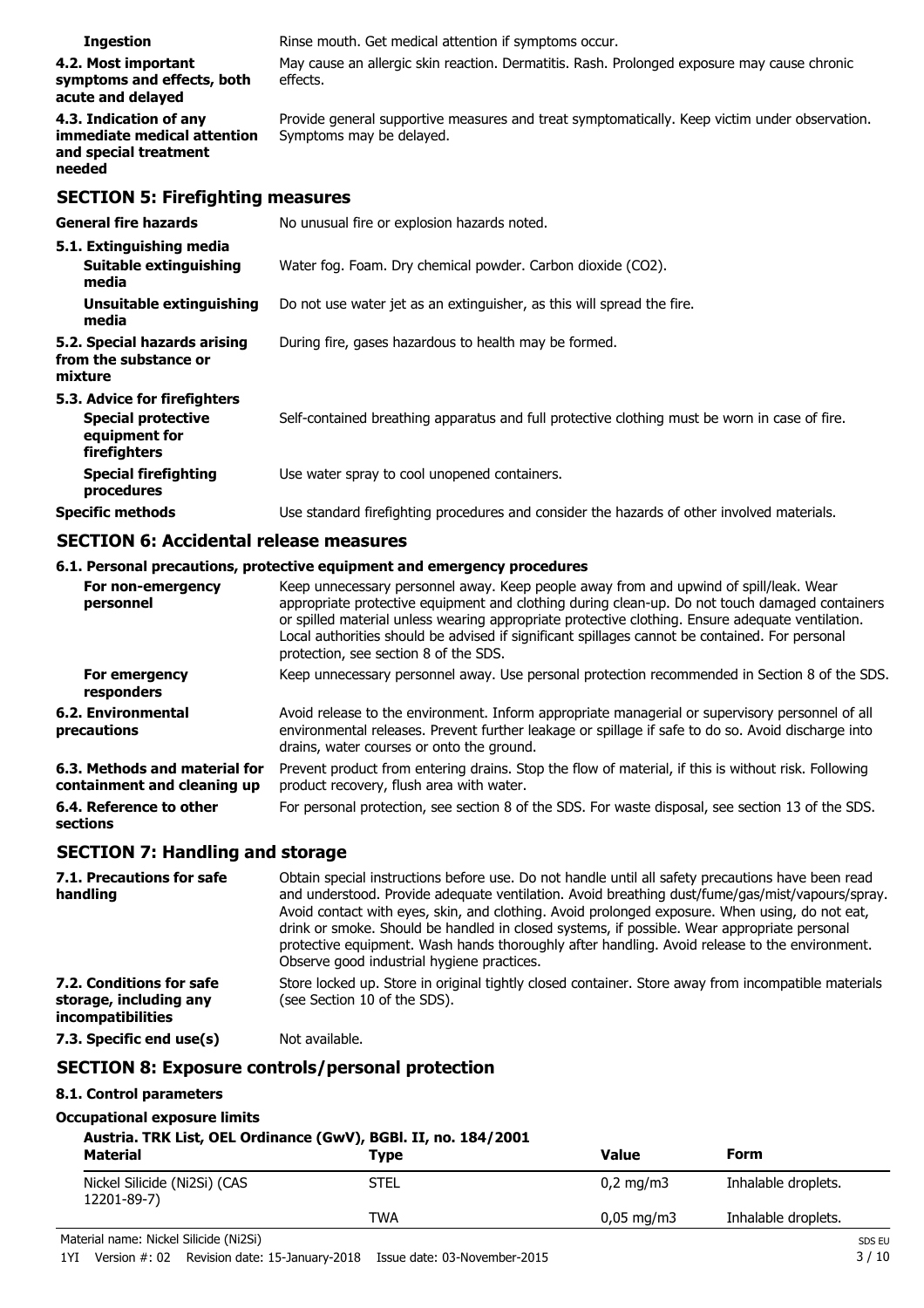| Bulgaria. OELs. Regulation No 13 on protection of workers against risks of exposure to chemical agents at work<br><b>Material</b>            | <b>Type</b> | <b>Value</b>          |                     |
|----------------------------------------------------------------------------------------------------------------------------------------------|-------------|-----------------------|---------------------|
| Nickel Silicide (Ni2Si) (CAS<br>12201-89-7)                                                                                                  | <b>TWA</b>  | $0.05$ mg/m3          |                     |
| Cyprus. OELs. Control of factory atmosphere and dangerous substances in factories regulation, PI 311/73, as<br>amended.                      |             |                       |                     |
| <b>Material</b>                                                                                                                              | <b>Type</b> | <b>Value</b>          |                     |
| Nickel Silicide (Ni2Si) (CAS<br>12201-89-7)                                                                                                  | <b>TWA</b>  | 1 mg/m3               |                     |
| <b>Czech Republic. OELs. Government Decree 361</b><br><b>Material</b>                                                                        | <b>Type</b> | <b>Value</b>          |                     |
| Nickel Silicide (Ni2Si) (CAS<br>12201-89-7)                                                                                                  | Ceiling     | $0,25$ mg/m3          |                     |
|                                                                                                                                              | <b>TWA</b>  | $0,05$ mg/m3          |                     |
| Estonia. OELs. Occupational Exposure Limits of Hazardous Substances. (Annex of Regulation No. 293 of 18<br>September 2001)                   |             |                       |                     |
| <b>Material</b>                                                                                                                              | <b>Type</b> | <b>Value</b>          |                     |
| Nickel Silicide (Ni2Si) (CAS<br>12201-89-7)                                                                                                  | <b>TWA</b>  | $0,1$ mg/m3           |                     |
| <b>Finland. Workplace Exposure Limits</b><br><b>Material</b>                                                                                 | <b>Type</b> | <b>Value</b>          | Form                |
| Nickel Silicide (Ni2Si) (CAS                                                                                                                 | <b>TWA</b>  | $0,05 \text{ mg/m}$ 3 | Inhalable dust.     |
| 12201-89-7)                                                                                                                                  |             | $0,01$ mg/m3          | Respirable.         |
| Greece. OELs (Decree No. 90/1999, as amended)<br><b>Material</b>                                                                             | <b>Type</b> | <b>Value</b>          |                     |
| Nickel Silicide (Ni2Si) (CAS<br>12201-89-7)                                                                                                  | <b>TWA</b>  | 1 mg/m3               |                     |
| Hungary. OELs. Joint Decree on Chemical Safety of Workplaces<br><b>Material</b>                                                              | Type        | <b>Value</b>          |                     |
| Nickel Silicide (Ni2Si) (CAS<br>12201-89-7)                                                                                                  | Ceiling     | $0,1$ mg/m3           |                     |
| <b>Ireland. Occupational Exposure Limits</b><br>Material                                                                                     | <b>Type</b> | <b>Value</b>          |                     |
|                                                                                                                                              |             |                       |                     |
| Nickel Silicide (Ni2Si) (CAS<br>12201-89-7)                                                                                                  | <b>TWA</b>  | $0,5$ mg/m3           |                     |
| <b>Italy. Occupational Exposure Limits</b><br><b>Material</b>                                                                                | <b>Type</b> | <b>Value</b>          | Form                |
| Nickel Silicide (Ni2Si) (CAS<br>12201-89-7)                                                                                                  | <b>TWA</b>  | $0,2$ mg/m3           | Inhalable fraction. |
| Lithuania. OELs. Limit Values for Chemical Substances, General Requirements<br><b>Material</b>                                               | <b>Type</b> | <b>Value</b>          |                     |
| Nickel Silicide (Ni2Si) (CAS<br>12201-89-7)                                                                                                  | <b>TWA</b>  | $0,1 \, \text{mg/m}$  |                     |
| Norway. Administrative Norms for Contaminants in the Workplace<br><b>Material</b>                                                            | <b>Type</b> | <b>Value</b>          |                     |
| Nickel Silicide (Ni2Si) (CAS<br>12201-89-7)                                                                                                  | <b>TLV</b>  | $0,05$ mg/m3          |                     |
| Poland. MACs. Regulation regarding maximum permissible concentrations and intensities of harmful factors in the<br>work environment, Annex 1 |             |                       |                     |
| <b>Material</b>                                                                                                                              | <b>Type</b> | <b>Value</b>          |                     |
| Nickel Silicide (Ni2Si) (CAS<br>12201-89-7)                                                                                                  | <b>TWA</b>  | $0,25$ mg/m3          |                     |
| Romania. OELs. Protection of workers from exposure to chemical agents at the workplace<br><b>Material</b>                                    | <b>Type</b> | <b>Value</b>          |                     |
| Nickel Silicide (Ni2Si) (CAS<br>12201-89-7)                                                                                                  | <b>STEL</b> | $0,5$ mg/m3           |                     |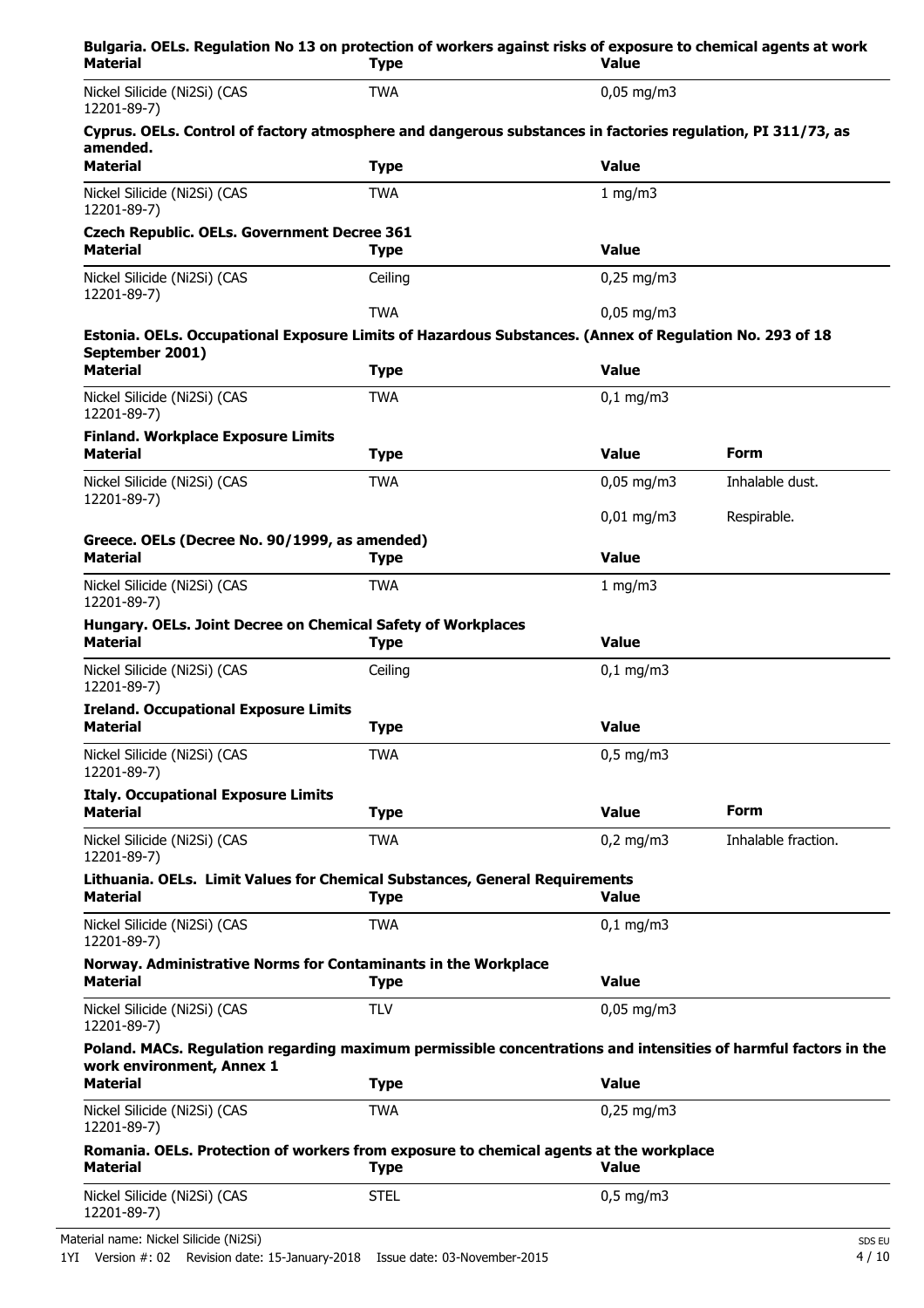| Material                                                                                                                                                                | <b>Type</b>                                                                                                                                                                                                                                                                                        |                                                                                                                                                                                                                                                                                                                                                                                                        |                        | <b>Value</b>          |                     |
|-------------------------------------------------------------------------------------------------------------------------------------------------------------------------|----------------------------------------------------------------------------------------------------------------------------------------------------------------------------------------------------------------------------------------------------------------------------------------------------|--------------------------------------------------------------------------------------------------------------------------------------------------------------------------------------------------------------------------------------------------------------------------------------------------------------------------------------------------------------------------------------------------------|------------------------|-----------------------|---------------------|
|                                                                                                                                                                         | <b>TWA</b>                                                                                                                                                                                                                                                                                         |                                                                                                                                                                                                                                                                                                                                                                                                        |                        | $0.1 \text{ mg/m}$    |                     |
| Slovenia. OELs. Regulations concerning protection of workers against risks due to exposure to chemicals while<br>working (Official Gazette of the Republic of Slovenia) |                                                                                                                                                                                                                                                                                                    |                                                                                                                                                                                                                                                                                                                                                                                                        |                        |                       |                     |
| <b>Material</b>                                                                                                                                                         | <b>Type</b>                                                                                                                                                                                                                                                                                        |                                                                                                                                                                                                                                                                                                                                                                                                        |                        | <b>Value</b>          | Form                |
| Nickel Silicide (Ni2Si) (CAS<br>12201-89-7)                                                                                                                             | <b>TWA</b>                                                                                                                                                                                                                                                                                         |                                                                                                                                                                                                                                                                                                                                                                                                        |                        | $0,05 \text{ mg/m}$ 3 | Inhalable fraction. |
| Sweden. OELs. Work Environment Authority (AV), Occupational Exposure Limit Values (AFS 2015:7)<br><b>Material</b>                                                       | <b>Type</b>                                                                                                                                                                                                                                                                                        |                                                                                                                                                                                                                                                                                                                                                                                                        |                        | <b>Value</b>          | Form                |
| Nickel Silicide (Ni2Si) (CAS<br>12201-89-7)                                                                                                                             | <b>TWA</b>                                                                                                                                                                                                                                                                                         |                                                                                                                                                                                                                                                                                                                                                                                                        |                        | $0,1$ mg/m3           | Total dust.         |
| <b>Biological limit values</b>                                                                                                                                          |                                                                                                                                                                                                                                                                                                    |                                                                                                                                                                                                                                                                                                                                                                                                        |                        |                       |                     |
| Hungary. Chemical Safety at Workplace Ordinance Joint Decree No. 25/2000 (Annex 2): Permissible limit values<br>of biological exposure (effect) indices                 |                                                                                                                                                                                                                                                                                                    |                                                                                                                                                                                                                                                                                                                                                                                                        |                        |                       |                     |
| <b>Material</b>                                                                                                                                                         | <b>Value</b>                                                                                                                                                                                                                                                                                       | <b>Determinant</b>                                                                                                                                                                                                                                                                                                                                                                                     | <b>Specimen</b>        | <b>Sampling time</b>  |                     |
| Nickel Silicide (Ni2Si) (CAS 0,02 mg/g<br>12201-89-7)                                                                                                                   |                                                                                                                                                                                                                                                                                                    | <b>Nickel</b>                                                                                                                                                                                                                                                                                                                                                                                          | Creatinine in<br>urine | $\ast$                |                     |
|                                                                                                                                                                         | 0,038 µmol/mmol                                                                                                                                                                                                                                                                                    | <b>Nickel</b>                                                                                                                                                                                                                                                                                                                                                                                          | Creatinine in<br>urine | $\ast$                |                     |
| * - For sampling details, please see the source document.                                                                                                               |                                                                                                                                                                                                                                                                                                    |                                                                                                                                                                                                                                                                                                                                                                                                        |                        |                       |                     |
| <b>Recommended monitoring</b><br>procedures                                                                                                                             |                                                                                                                                                                                                                                                                                                    | Follow standard monitoring procedures.                                                                                                                                                                                                                                                                                                                                                                 |                        |                       |                     |
| <b>Derived no effect levels</b><br>(DNELs)                                                                                                                              | Not available.                                                                                                                                                                                                                                                                                     |                                                                                                                                                                                                                                                                                                                                                                                                        |                        |                       |                     |
| <b>Predicted no effect</b><br>concentrations (PNECs)                                                                                                                    | Not available.                                                                                                                                                                                                                                                                                     |                                                                                                                                                                                                                                                                                                                                                                                                        |                        |                       |                     |
| 8.2. Exposure controls                                                                                                                                                  |                                                                                                                                                                                                                                                                                                    |                                                                                                                                                                                                                                                                                                                                                                                                        |                        |                       |                     |
| <b>Appropriate engineering</b><br>controls                                                                                                                              |                                                                                                                                                                                                                                                                                                    | Good general ventilation (typically 10 air changes per hour) should be used. Ventilation rates should<br>be matched to conditions. If applicable, use process enclosures, local exhaust ventilation, or other<br>engineering controls to maintain airborne levels below recommended exposure limits. If exposure<br>limits have not been established, maintain airborne levels to an acceptable level. |                        |                       |                     |
| Individual protection measures, such as personal protective equipment                                                                                                   |                                                                                                                                                                                                                                                                                                    |                                                                                                                                                                                                                                                                                                                                                                                                        |                        |                       |                     |
| <b>General information</b>                                                                                                                                              | equipment.                                                                                                                                                                                                                                                                                         | Use personal protective equipment as required. Personal protection equipment should be chosen<br>according to the CEN standards and in discussion with the supplier of the personal protective                                                                                                                                                                                                         |                        |                       |                     |
| <b>Eye/face protection</b>                                                                                                                                              |                                                                                                                                                                                                                                                                                                    | If contact is likely, safety glasses with side shields are recommended.                                                                                                                                                                                                                                                                                                                                |                        |                       |                     |
| <b>Skin protection</b>                                                                                                                                                  |                                                                                                                                                                                                                                                                                                    |                                                                                                                                                                                                                                                                                                                                                                                                        |                        |                       |                     |
| - Hand protection                                                                                                                                                       | Wear appropriate chemical resistant gloves. Suitable gloves can be recommended by the glove<br>supplier.                                                                                                                                                                                           |                                                                                                                                                                                                                                                                                                                                                                                                        |                        |                       |                     |
| - Other                                                                                                                                                                 | Wear appropriate chemical resistant clothing. Use of an impervious apron is recommended.                                                                                                                                                                                                           |                                                                                                                                                                                                                                                                                                                                                                                                        |                        |                       |                     |
| <b>Respiratory protection</b>                                                                                                                                           |                                                                                                                                                                                                                                                                                                    | In case of insufficient ventilation, wear suitable respiratory equipment.                                                                                                                                                                                                                                                                                                                              |                        |                       |                     |
| <b>Thermal hazards</b>                                                                                                                                                  |                                                                                                                                                                                                                                                                                                    | Wear appropriate thermal protective clothing, when necessary.                                                                                                                                                                                                                                                                                                                                          |                        |                       |                     |
| <b>Hygiene measures</b>                                                                                                                                                 | Always observe good personal hygiene measures, such as washing after handling the material and<br>before eating, drinking, and/or smoking. Routinely wash work clothing and protective equipment to<br>remove contaminants. Contaminated work clothing should not be allowed out of the workplace. |                                                                                                                                                                                                                                                                                                                                                                                                        |                        |                       |                     |
|                                                                                                                                                                         |                                                                                                                                                                                                                                                                                                    |                                                                                                                                                                                                                                                                                                                                                                                                        |                        |                       |                     |

### **SECTION 9: Physical and chemical properties**

### **9.1. Information on basic physical and chemical properties**

| <b>Appearance</b>      |                |
|------------------------|----------------|
| <b>Physical state</b>  | Solid.         |
| Form                   | Solid.         |
| Colour                 | Not available. |
| Odour                  | Not available. |
| <b>Odour threshold</b> | Not available. |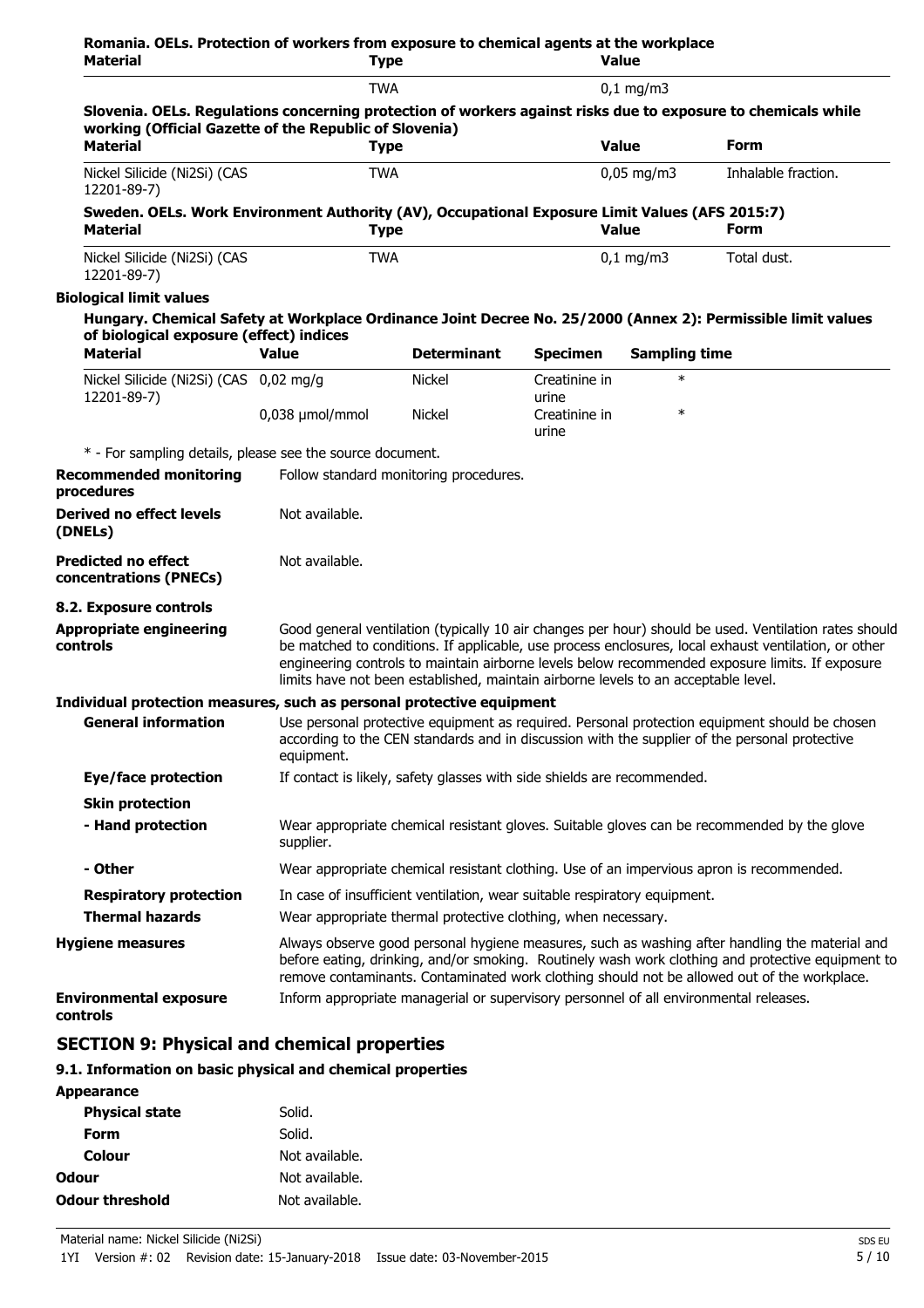| рH                                                  | Not available. |
|-----------------------------------------------------|----------------|
| <b>Melting point/freezing point</b>                 | Not available. |
| Initial boiling point and<br>boiling range          | Not available. |
| Flash point                                         | Not available. |
| <b>Evaporation rate</b>                             | Not available. |
| Flammability (solid, gas)                           | Not available. |
| <b>Upper/lower flammability or explosive limits</b> |                |
| <b>Flammability limit - lower</b><br>(%)            | Not available. |
| <b>Flammability limit -</b><br>upper $(\%)$         | Not available. |
| Vapour pressure                                     | Not available. |
| <b>Vapour density</b>                               | Not available. |
| <b>Relative density</b>                             | Not available. |
| Solubility(ies)                                     |                |
| <b>Solubility (water)</b>                           | Not available. |
| <b>Partition coefficient</b><br>(n-octanol/water)   | Not available. |
| <b>Auto-ignition temperature</b>                    | Not available. |
| <b>Decomposition temperature</b>                    | Not available. |
| <b>Viscosity</b>                                    | Not available. |
| <b>Explosive properties</b>                         | Not explosive. |
| <b>Oxidising properties</b>                         | Not oxidising. |
| 9.2. Other information                              |                |
| Molecular formula                                   | NiSi2          |

### **SECTION 10: Stability and reactivity**

| 10.1. Reactivity                            | The product is stable and non-reactive under normal conditions of use, storage and transport |
|---------------------------------------------|----------------------------------------------------------------------------------------------|
| 10.2. Chemical stability                    | Material is stable under normal conditions.                                                  |
| 10.3. Possibility of hazardous<br>reactions | No dangerous reaction known under conditions of normal use.                                  |
| 10.4. Conditions to avoid                   | Contact with incompatible materials.                                                         |
| 10.5. Incompatible materials                | Strong oxidising agents.                                                                     |
| 10.6. Hazardous<br>decomposition products   | No hazardous decomposition products are known.                                               |

### **SECTION 11: Toxicological information**

| <b>General information</b>                      | Occupational exposure to the substance or mixture may cause adverse effects.                                           |  |
|-------------------------------------------------|------------------------------------------------------------------------------------------------------------------------|--|
| <b>Information on likely routes of exposure</b> |                                                                                                                        |  |
| <b>Inhalation</b>                               | May cause cancer by inhalation. Prolonged inhalation may be harmful.                                                   |  |
| <b>Skin contact</b>                             | May cause an allergic skin reaction.                                                                                   |  |
| Eye contact                                     | Direct contact with eyes may cause temporary irritation.                                                               |  |
| <b>Ingestion</b>                                | May cause discomfort if swallowed. However, ingestion is not likely to be a primary route of<br>occupational exposure. |  |
| <b>Symptoms</b>                                 | May cause an allergic skin reaction. Dermatitis. Rash.                                                                 |  |
| 11.1. Information on toxicological effects      |                                                                                                                        |  |
| <b>Acute toxicity</b>                           | May cause an allergic skin reaction.                                                                                   |  |
| <b>Skin corrosion/irritation</b>                | Due to partial or complete lack of data the classification is not possible.                                            |  |
| Serious eye damage/eye<br>irritation            | Due to partial or complete lack of data the classification is not possible.                                            |  |
| <b>Respiratory sensitisation</b>                | Due to partial or complete lack of data the classification is not possible.                                            |  |
| <b>Skin sensitisation</b>                       | May cause an allergic skin reaction.                                                                                   |  |
| <b>Germ cell mutagenicity</b>                   | Due to partial or complete lack of data the classification is not possible.                                            |  |
| <b>Carcinogenicity</b>                          | May cause cancer.                                                                                                      |  |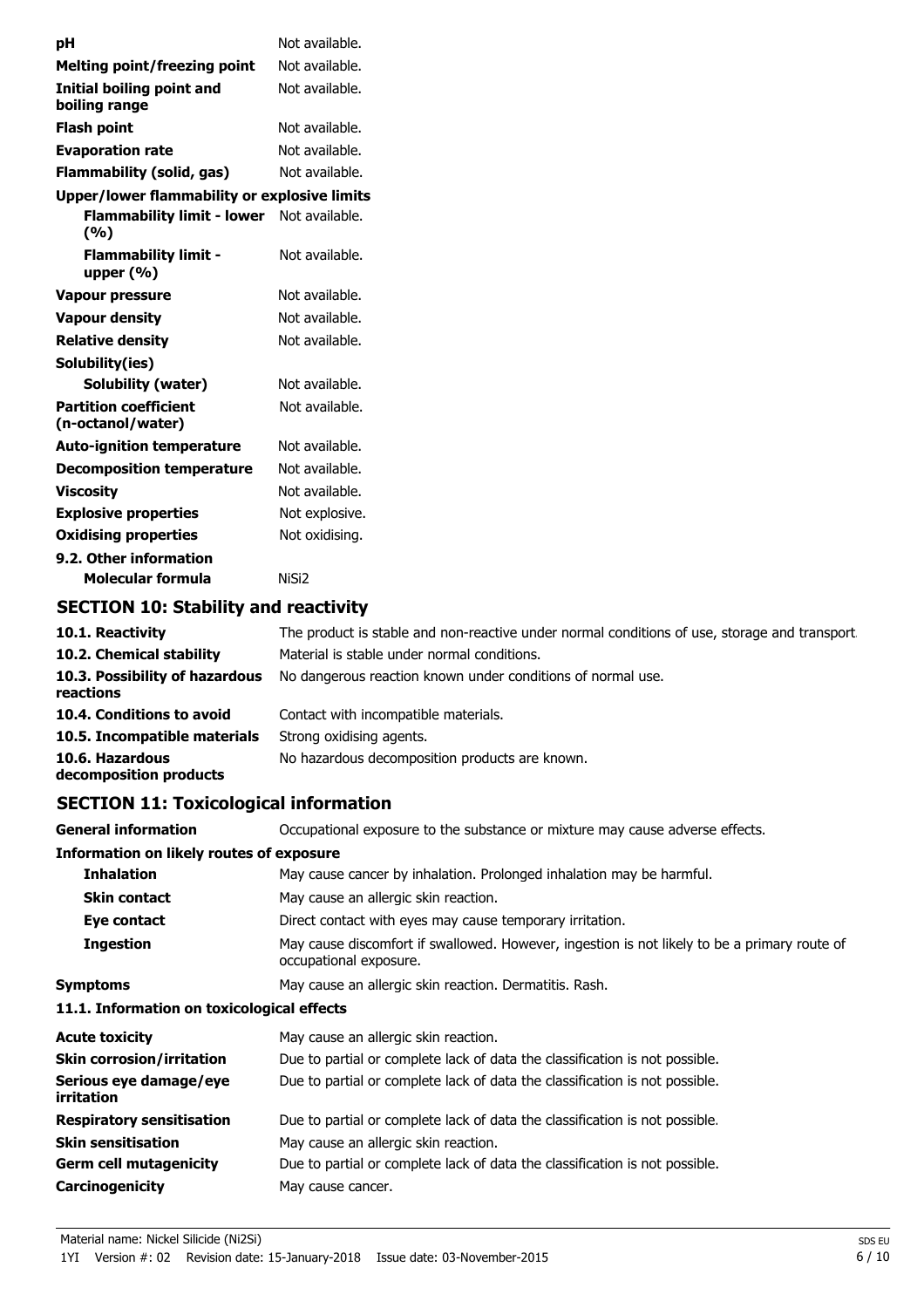### **Hungary. 26/2000 EüM Ordinance on protection against and preventing risk relating to exposure to carcinogens at work (as amended)**

Nickel Silicide (Ni2Si) (CAS 12201-89-7)

#### **IARC Monographs. Overall Evaluation of Carcinogenicity**

| Nickel Silicide (Ni2Si) (CAS 12201-89-7)                     | 1 Carcinogenic to humans.                                                   |
|--------------------------------------------------------------|-----------------------------------------------------------------------------|
| <b>Reproductive toxicity</b>                                 | Due to partial or complete lack of data the classification is not possible. |
| <b>Specific target organ toxicity</b><br>- single exposure   | Due to partial or complete lack of data the classification is not possible. |
| <b>Specific target organ toxicity</b><br>- repeated exposure | Causes damage to organs through prolonged or repeated exposure.             |
| <b>Aspiration hazard</b>                                     | Due to partial or complete lack of data the classification is not possible. |
| Mixture versus substance<br>information                      | No information available.                                                   |
| <b>Other information</b>                                     | Not available.                                                              |

### **SECTION 12: Ecological information**

| 12.1. Toxicity                                            | Very toxic to aguatic life with long lasting effects.                                                                                                                                      |
|-----------------------------------------------------------|--------------------------------------------------------------------------------------------------------------------------------------------------------------------------------------------|
| 12.2. Persistence and<br>degradability                    | No data is available on the degradability of this product.                                                                                                                                 |
| 12.3. Bioaccumulative<br>potential                        | No data available.                                                                                                                                                                         |
| <b>Partition coefficient</b><br>n-octanol/water (log Kow) | Not available.                                                                                                                                                                             |
| <b>Bioconcentration factor (BCF)</b>                      | Not available.                                                                                                                                                                             |
| 12.4. Mobility in soil                                    | No data available.                                                                                                                                                                         |
| 12.5. Results of PBT<br>and vPvB<br>assessment            | Not available.                                                                                                                                                                             |
| 12.6. Other adverse effects                               | No other adverse environmental effects (e.g. ozone depletion, photochemical ozone creation<br>potential, endocrine disruption, global warming potential) are expected from this component. |
| 12.7. Additional information                              |                                                                                                                                                                                            |
| Estonia Dangerous substances in groundwater Data          |                                                                                                                                                                                            |

| Estonia Dangerous substances in groundwater Data |                     |
|--------------------------------------------------|---------------------|
| Nickel Silicide (Ni2Si) (CAS 12201-89-7)         | Nickel (Ni) 10 UG/L |

|  | Estonia Dangerous substances in soil Data |  |  |
|--|-------------------------------------------|--|--|

| Nickel Silicide (Ni2Si) (CAS 12201-89-7) | Nickel (Ni) 150 mg/kg |
|------------------------------------------|-----------------------|
|                                          | Nickel (Ni) 50 mg/kg  |
|                                          | Nickel (Ni) 500 mg/kg |

### **SECTION 13: Disposal considerations**

#### **13.1. Waste treatment methods**

| <b>Residual waste</b>                  | Dispose of in accordance with local regulations. Empty containers or liners may retain some product<br>residues. This material and its container must be disposed of in a safe manner (see: Disposal<br>instructions).                                                                                                                            |
|----------------------------------------|---------------------------------------------------------------------------------------------------------------------------------------------------------------------------------------------------------------------------------------------------------------------------------------------------------------------------------------------------|
| <b>Contaminated packaging</b>          | Since emptied containers may retain product residue, follow label warnings even after container is<br>emptied. Empty containers should be taken to an approved waste handling site for recycling or<br>disposal.                                                                                                                                  |
| EU waste code                          | The Waste code should be assigned in discussion between the user, the producer and the waste<br>disposal company.                                                                                                                                                                                                                                 |
| <b>Disposal</b><br>methods/information | Collect and reclaim or dispose in sealed containers at licensed waste disposal site. Do not allow this<br>material to drain into sewers/water supplies. Do not contaminate ponds, waterways or ditches with<br>chemical or used container. Dispose of contents/container in accordance with<br>local/regional/national/international regulations. |
| <b>Special precautions</b>             | Dispose in accordance with all applicable regulations.                                                                                                                                                                                                                                                                                            |

Nickel (Ni) 200 UG/L

### **SECTION 14: Transport information**

### **ADR**

| 14.1. UN number          | UN3077                                                                       |
|--------------------------|------------------------------------------------------------------------------|
| 14.2. UN proper shipping | Environmentally hazardous substance, solid, n.o.s. (Nickel Silicide (Ni2Si)) |
| name                     |                                                                              |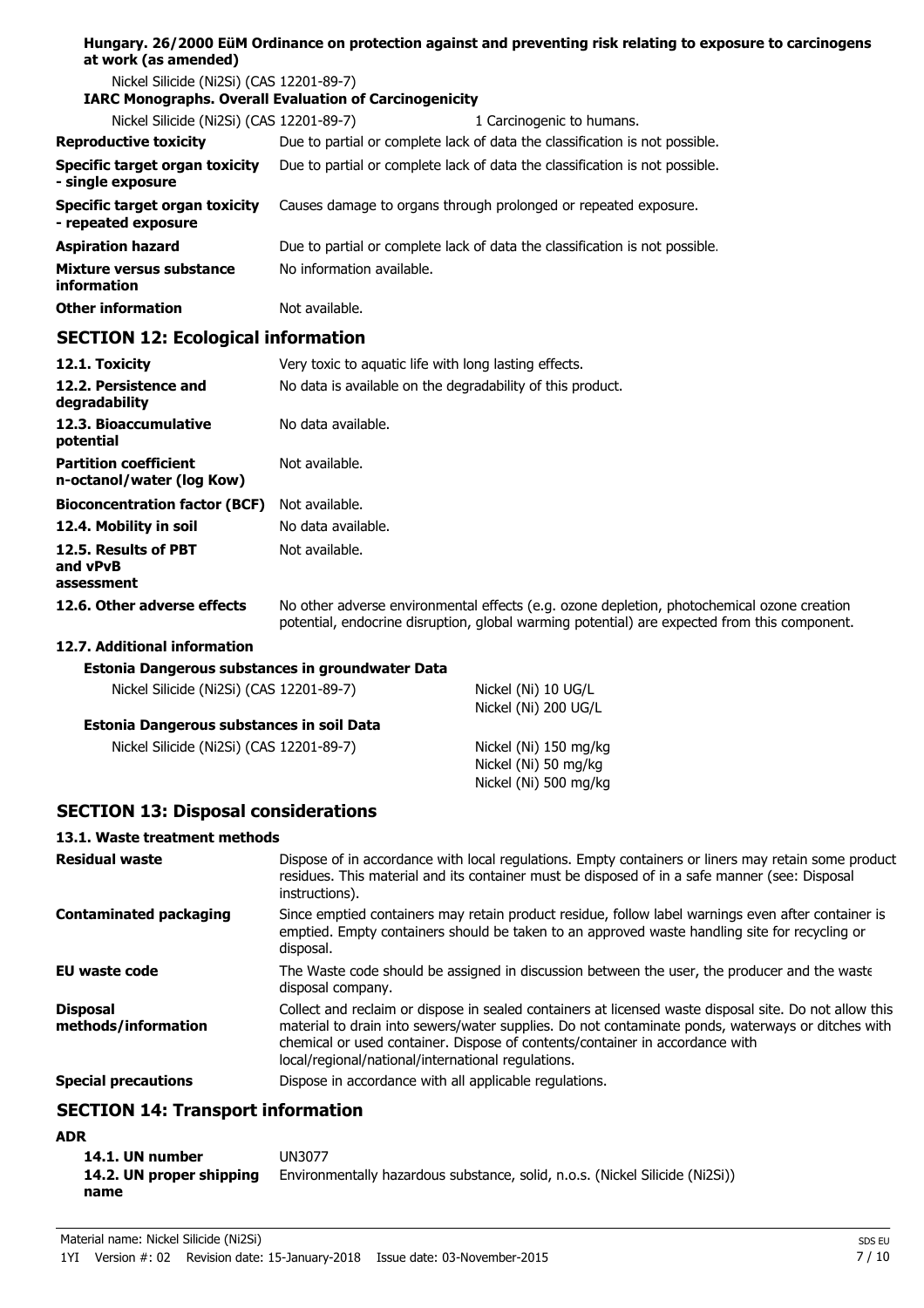| 14.3. Transport hazard class(es)  |                                                                              |
|-----------------------------------|------------------------------------------------------------------------------|
| <b>Class</b>                      | 9                                                                            |
| <b>Subsidiary risk</b>            | $\overline{\phantom{a}}$                                                     |
| Label(s)                          | 9                                                                            |
| Hazard No. (ADR)                  | 90                                                                           |
| <b>Tunnel restriction</b><br>code | E.                                                                           |
| 14.4. Packing group               | Ш                                                                            |
| 14.5. Environmental               | No.                                                                          |
| hazards                           |                                                                              |
| 14.6. Special precautions         | Read safety instructions, SDS and emergency procedures before handling.      |
| for user                          |                                                                              |
| <b>RID</b>                        |                                                                              |
| 14.1. UN number                   | <b>UN3077</b>                                                                |
| 14.2. UN proper shipping          | Environmentally hazardous substance, solid, n.o.s. (Nickel Silicide (Ni2Si)) |
| name                              |                                                                              |
| 14.3. Transport hazard class(es)  |                                                                              |
| <b>Class</b>                      | 9                                                                            |
| <b>Subsidiary risk</b>            | $\overline{\phantom{a}}$                                                     |
| Label(s)                          | 9                                                                            |
| 14.4. Packing group               | Ш                                                                            |
| 14.5. Environmental               | No.                                                                          |
| hazards                           |                                                                              |
| 14.6. Special precautions         | Read safety instructions, SDS and emergency procedures before handling.      |
| for user                          |                                                                              |
| <b>ADN</b>                        |                                                                              |
| 14.1. UN number                   | UN3077                                                                       |
| 14.2. UN proper shipping          | Environmentally Hazardous Solid, N.o.s. (Nickel Silicide (Ni2Si))            |
| name                              |                                                                              |
| 14.3. Transport hazard class(es)  |                                                                              |
| <b>Class</b>                      | 9                                                                            |
| <b>Subsidiary risk</b>            |                                                                              |
| Label(s)                          | 9                                                                            |
| 14.4. Packing group               | Ш                                                                            |
| 14.5. Environmental<br>hazards    | No.                                                                          |
| 14.6. Special precautions         | Read safety instructions, SDS and emergency procedures before handling.      |
| for user                          |                                                                              |
| <b>IATA</b>                       |                                                                              |
| 14.1. UN number                   | <b>UN3077</b>                                                                |
| 14.2. UN proper shipping          | Environmentally hazardous substance, solid, n.o.s. (Nickel Silicide (Ni2Si)) |
| name                              |                                                                              |
| 14.3. Transport hazard class(es)  |                                                                              |
| <b>Class</b>                      | 9                                                                            |
| <b>Subsidiary risk</b>            |                                                                              |
| 14.4. Packing group               | Ш                                                                            |
| 14.5. Environmental               | No.                                                                          |
| hazards                           |                                                                              |
| <b>ERG Code</b>                   | 9L                                                                           |
| 14.6. Special precautions         | Read safety instructions, SDS and emergency procedures before handling.      |
| for user                          |                                                                              |
| <b>Other information</b>          |                                                                              |
| Passenger and cargo               | Allowed with restrictions.                                                   |
| aircraft                          |                                                                              |
| Cargo aircraft only               | Allowed with restrictions.                                                   |
| <b>IMDG</b>                       |                                                                              |
| 14.1. UN number                   | <b>UN3077</b>                                                                |
| 14.2. UN proper shipping          | ENVIRONMENTALLY HAZARDOUS SUBSTANCE, SOLID, N.O.S. (Nickel Silicide (Ni2Si)) |
| name                              |                                                                              |
| 14.3. Transport hazard class(es)  |                                                                              |
| <b>Class</b>                      | 9                                                                            |
| <b>Subsidiary risk</b>            |                                                                              |
| 14.4. Packing group               | Ш                                                                            |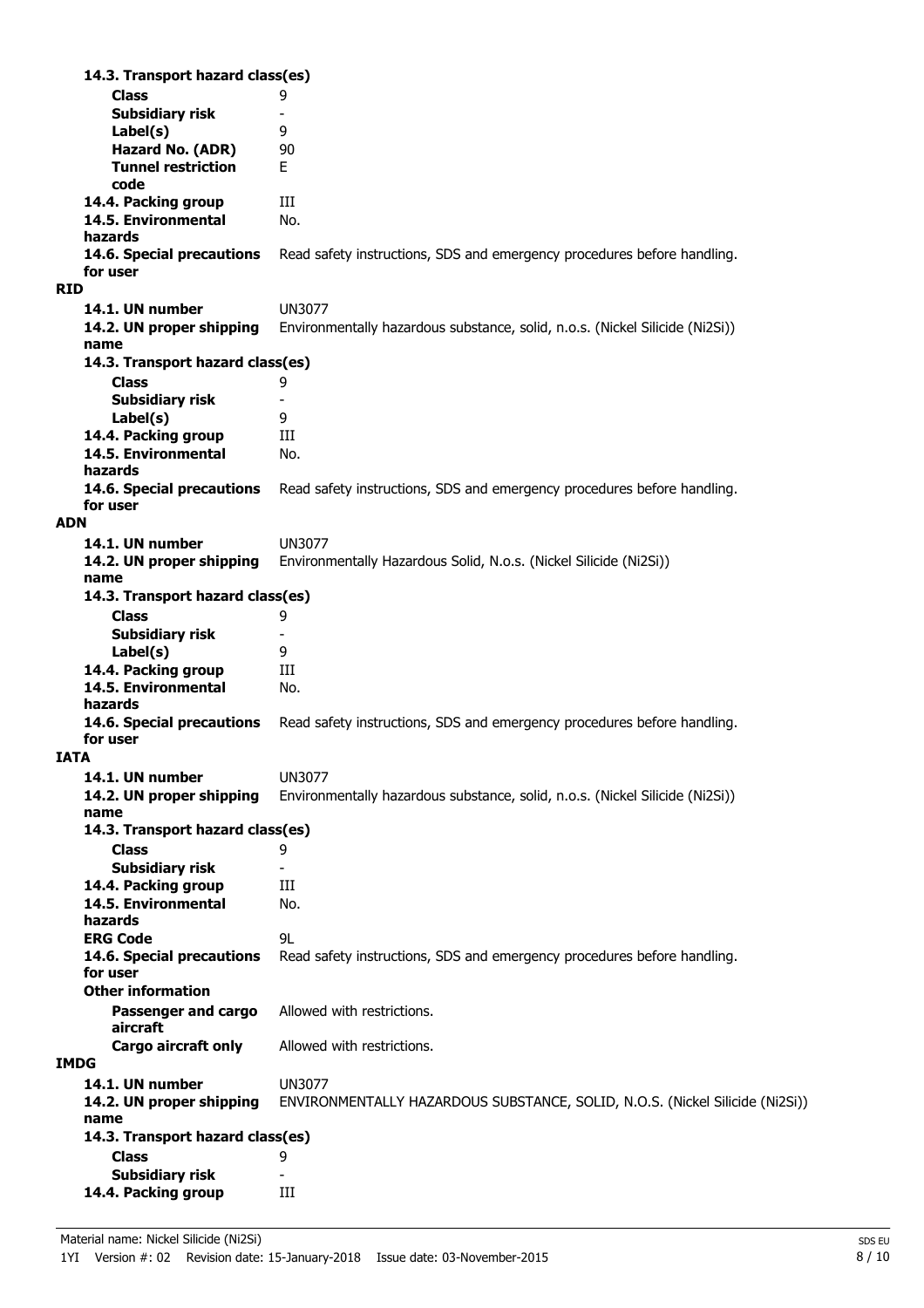#### **14.5. Environmental hazards**

**Marine pollutant** No. **EmS** F-A, S-F **14.6. Special precautions** Read safety instructions, SDS and emergency procedures before handling. **for user**

#### **ADN; ADR; IATA; IMDG; RID**



### **SECTION 15: Regulatory information**

**15.1. Safety, health and environmental regulations/legislation specific for the substance or mixture**

### **EU regulations**

**Regulation (EC) No. 1005/2009 on substances that deplete the ozone layer, Annex I and II, as amended** Not listed.

**Regulation (EC) No. 850/2004 On persistent organic pollutants, Annex I as amended** Not listed.

**Regulation (EU) No. 649/2012 concerning the export and import of dangerous chemicals, Annex I, Part 1 as amended**

Not listed.

**Regulation (EU) No. 649/2012 concerning the export and import of dangerous chemicals, Annex I, Part 2 as amended**

Not listed.

**Regulation (EU) No. 649/2012 concerning the export and import of dangerous chemicals, Annex I, Part 3 as amended**

Not listed.

**Regulation (EU) No. 649/2012 concerning the export and import of dangerous chemicals, Annex V as amended** Not listed.

**Regulation (EC) No. 166/2006 Annex II Pollutant Release and Transfer Registry, as amended** Nickel Silicide (Ni2Si) (CAS 12201-89-7)

**Regulation (EC) No. 1907/2006, REACH Article 59(10) Candidate List as currently published by ECHA** Not listed.

#### **Authorisations**

**Regulation (EC) No. 1907/2006, REACH Annex XIV Substances subject to authorization, as amended** Not listed.

#### **Restrictions on use**

**Regulation (EC) No. 1907/2006, REACH Annex XVII Substances subject to restriction on marketing and use as amended**

Nickel Silicide (Ni2Si) (CAS 12201-89-7)

**Directive 2004/37/EC: on the protection of workers from the risks related to exposure to carcinogens and mutagens at work, as amended.**

Nickel Silicide (Ni2Si) (CAS 12201-89-7)

#### **Other EU regulations**

#### **Directive 2012/18/EU on major accident hazards involving dangerous substances, as amended**

Nickel Silicide (Ni2Si) (CAS 12201-89-7)

| <b>Other regulations</b>    | The product is classified and labelled in accordance with EC directives or respective national laws<br>This Safety Data Sheet complies with the requirements of Regulation (EC) No 1907/2006, as<br>amended.                        |
|-----------------------------|-------------------------------------------------------------------------------------------------------------------------------------------------------------------------------------------------------------------------------------|
| <b>National regulations</b> | Follow national regulation for work with chemical agents. Young people under 18 years old are not<br>allowed to work with this product according to EU Directive 94/33/EC on the protection of young<br>people at work, as amended. |